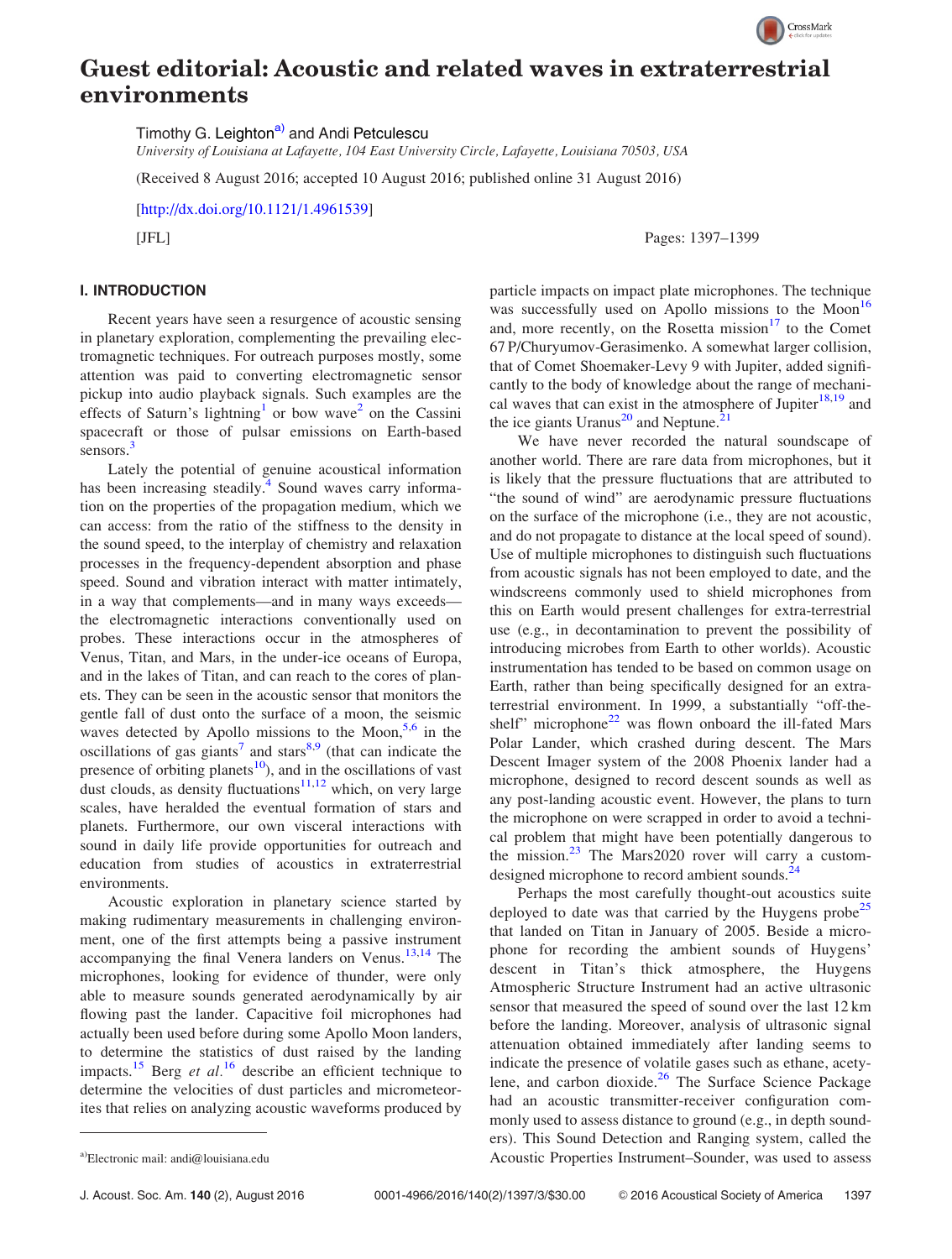<span id="page-1-0"></span>the distance to and characteristics of the landing zone.<sup>27,28</sup> Whilst measurements of the atmospheric speed of sound,<sup>29</sup> and estimates of the distance to the ground, were made, no passive time history records were obtained of genuine acoustical signals (spectra of what was probably non-acoustic aerodynamic noise were transmitted bath to Earth, but without the means of recovering the time series).

Given the mixed success in deploying microphones on planetary probes, the discrepancy between the relatively low financial investment in acoustic equipment for planetary probes versus the potential that acoustic signals have shown on Earth (in air, sea, rock, and tissue) for telling us about the environment, and the failure to record the natural soundscape (i.e., genuine acoustic signals) from another world, a range of studies were set up to plan missions and test the opportunities and ambiguities that might face such missions. These included investigating the lakes and methanefall soundscapes of Titan,  $30,31$  and probing the ice seas of Europa<sup>[32–34](#page-2-0)</sup> or atmospheric fluctuations in Venus.<sup>[35](#page-2-0)</sup> They included looking at the way the extreme density contrasts that occur in transitioning from Earth's atmosphere to those of other worlds might introduce unexpected effects or errors, if we base our mission planning on instrument performance,  $36,37$ calibration, or procedures<sup>[38](#page-2-0)</sup> that are familiar from Earthbased practices. In order to design, deploy, and interpret acoustic systems for anemometry,<sup>[39](#page-2-0)</sup> or infer atmospheric chemistry from the local sound speed, $40,41$  predict the sound of thunder on Titan,[42](#page-2-0) or for public engagement predict how voices or musical instruments might sound on other worlds,<sup>[43–45](#page-2-0)</sup> we need to know the speed of sound<sup>[46,47](#page-2-0)</sup> and absorption[.48,49,55](#page-2-0)

The goal of this Special Issue is to emphasize the role acoustics can play in the exploration of wave motions in Solar System environments and—possibly, in the near future, as long-range sensing evolves—in exoplanetary systems. The papers contained herein are meant to present a portion of the wide spectrum of applicability of acoustic and other waverelated phenomena to the study of alien environments.

A first class of papers describes acoustic techniques that may be developed, tailored specifically for the conditions met in extraterrestrial environments. Ainslie and Leighton<sup>[50](#page-2-0)</sup> discuss how the sonar equation would have to be approached if it were to be applied to atmospheres, surface seas, and/or inner oceans of worlds like Titan, Venus, Europa, and Enceladus. Banfield *et al.*<sup>[51](#page-2-0)</sup> describe the practical implementation—and challenges—of designing three-axis ultrasonic anemometers for measuring Martian wind velocity fields. The main challenge, posed by the low density of Mars' atmosphere, can be overcome by careful experimental design utilizing capacitive transducers combined with pulse compression techniques. Corsaro et  $al$ <sup>[52](#page-2-0)</sup> describe the development of an acoustic instrument for measuring properties of micrometeorites and other dust particles in space.

Another class of contributions addresses models of acoustic propagation in terrestrial atmospheres. Thus, Petculescu<sup>[53](#page-2-0)</sup> focuses on the intrinsic absorption and dispersion of sound in the low and middle atmospheres of Mars and Venus, also touching on planet-specific sensor design challenges such as acoustic sensing in the tenuous Martian atmosphere or the choice of high-temperature piezoelectric materials for ultrasonic transduction on Venus. Lognonné *et al.*<sup>[54](#page-2-0)</sup> present models for atmosphere-mediated coupling of Rayleigh waves for the upper atmospheres of Mars and Venus, offering a comparison with existing models for Earth.

An important aspect of the effort to expand acoustical research in planetary science lies in the ability to convey the information to general audiences. The contribution by Leighton et  $al$ .<sup>[55](#page-2-0)</sup> present an acoustic system developed specifically for a planetarium, which is able to simulate alien "soundscapes" by placing the listener in virtual environments perturbed by the sounds of thunder, dust devils, or cryo-volcanoes. Using vocal tract modeling, the system also enables visitors to hear their voices altered interactively by the atmospheres of Mars, Venus, and Titan.

In discussing the roles of "sound in space" in public engagement, instrument design, atmospheric propagation modeling, and as a testbed to allow us to test and question our current practices and models, the papers in this issue illustrate some of the challenges that face us if we are to make the most of the opportunities for using acoustics in planetary exploration.

- <sup>1</sup>Space Audio, "The sounds of lightning at Saturn," The University of IOWA, [http://www-pw.physics.uiowa.edu/space-audio/cassini/cas-sed-06-](http://www-pw.physics.uiowa.edu/space-audio/cassini/cas-sed-06-023-2hr/) [023-2hr/](http://www-pw.physics.uiowa.edu/space-audio/cassini/cas-sed-06-023-2hr/) (2006) (Last viewed January 31, 2016). <sup>2</sup>
- <sup>2</sup>Space Audio, "Cassini encounters Saturn's bow shock," The University of Iowa. <http://www-pw.physics.uiowa.edu/space-audio/cassini/bow-shock/> (2004) (Last viewed January 31, 2016).
- 3 Jodrell Bank Centre for Astrophysics, "The sounds of pulsars," The University of Manchester, [http://www.jb.man.ac.uk/pulsar/Education/](http://www.jb.man.ac.uk/pulsar/Education/Sounds/) [Sounds/](http://www.jb.man.ac.uk/pulsar/Education/Sounds/) (2014) (Last viewed January 31, 2016).
- <sup>4</sup>T. G. Leighton and A. Petculescu, "Sounds in space: The potential uses for acoustics in the exploration of other worlds," Hydroacoustics 11, 225–239 (2008).
- 5 H. Lindsay, "ALSEP Apollo Lunar Surface Experiments Package 19 November 1969–30 September 1977," [http://www.hq.nasa.gov/alsj/](http://www.hq.nasa.gov/alsj/HamishALSEP.html) [HamishALSEP.html](http://www.hq.nasa.gov/alsj/HamishALSEP.html) (Last viewed August 5, 2016).
- <sup>6</sup>H. Lindsay, "ALSEP Apollo Lunar Surface Experiments Package 20 November 1969–30 September 1977," [http://www.honeysucklecreek.net/](http://www.honeysucklecreek.net/msfn_missions/ALSEP/hl_alsep.html) [msfn\\_missions/ALSEP/hl\\_alsep.html](http://www.honeysucklecreek.net/msfn_missions/ALSEP/hl_alsep.html) (Last viewed August 5, 2016).
- <sup>7</sup>U. Lee, "Acoustic oscillations of Jupiter," [Astrophys. J.](http://dx.doi.org/10.1086/172368) 405, 359–374 (1993).
- <sup>8</sup>Y. Elsworth, R. Howe, G. R. Isaak, C. P. Mcleod, and R. New, "Variation of low-order acoustic solar oscillations over the solar cycle," [Nature](http://dx.doi.org/10.1038/345322a0) 345, 322–324 (1990).
- <sup>9</sup>A. G. Kosovichev, "Properties of flares-generated seismic waves on the
- Sun," [Solar Phys.](http://dx.doi.org/10.1007/s11207-006-0190-6)  $238(1)$ , 1–11 (2006). <sup>10</sup>R. W. Noyes, S. Jha, S. G. Korzennik, M. Krockenberger, P. Nisenson, and T. M. Brown, "A planet orbiting the star  $\rho$  Coronae Borealis,"
- [Astrophys. J.](http://dx.doi.org/10.1086/310754) 483, L111–L114 (1997).<br><sup>11</sup>J. B. Pieper and J. Goree, "Dispersion of plasma dust acoustic waves in
- the strong-coupling regime," [Phys. Rev. Lett.](http://dx.doi.org/10.1103/PhysRevLett.77.3137) 77, 3137–3140 (1996). <sup>12</sup>M. Rosenberg and G. Kalman, "Dust acoustic waves in strongly coupled
- dusty plasmas," [Phys. Rev. E](http://dx.doi.org/10.1103/PhysRevE.56.7166) 56, 7166–7173 (1997).<br><sup>13</sup>L. V. Ksanfomaliti, "Lightning in the cloud layer at Venus," Kosm. Issled.
- 17, 747–762 (1979).<br><sup>14</sup>L. V. Ksanfomality, F. L. Scarf, and W. W. L. Taylor, in *Venus*, edited by D. M. Hunten, L. Colin, T. M. Donahue, and V. I. Moroz (University of
- <sup>15</sup>Lunar and Planetary Institute (web page), "Apollo 17 Mission: Science experiments—Lunar ejecta and meteorite" (2016) [http://www.lpi.](http://www.lpi.usra.edu/lunar/missions/apollo/apollo_17/experiments/lem) [usra.edu/lunar/missions/apollo/apollo\\_17/experiments/lem](http://www.lpi.usra.edu/lunar/missions/apollo/apollo_17/experiments/lem) (Last viewed
- July 28, 2016). <sup>16</sup>O. E. Berg, F. F. Richardson, and H. Burton, "Lunar ejecta and meteorites experiment," in Apollo 17 Preliminary Science Report, NASA, SP-330, Washington, DC (1973), pp. 16-1, 16-9.